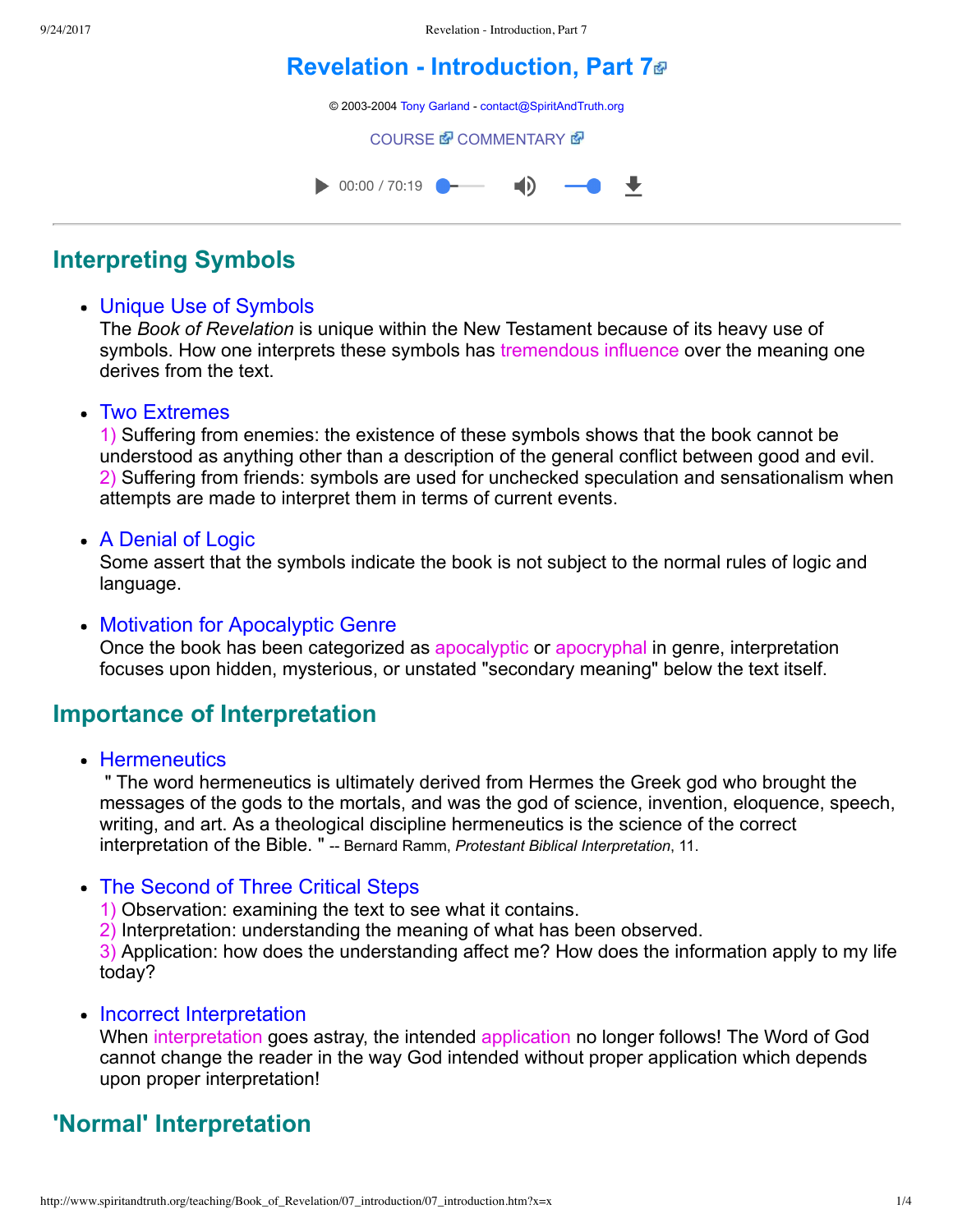#### Golden Rule of Interpretation

 " When the plain sense of Scripture makes common sense, seek no other sense, therefore, take every word at its primary, ordinary, usual, literal meaning unless the facts of the immediate context, studied in the light of related passages and axiomatic and fundamental truths, indicate clearly otherwise. " -- D.L. Cooper cited in J. Dwight Pentecost, *Things to Come: A Study in Biblical Eschatology*, 44.

#### The 'Safety Net' The "analogy" of Scripture: "Scripture interprets Scripture."

Symbolism: License to Break the Rule?

The "Golden Rule" is often rejected by those who utilize the presence of symbols or the genre of the book to invert normative rules of interpretation.

## **Why 'Normal' Interpretation?**

- The Sufficiency of Language God created language. God created the human brain. God intends language to be sufficient for communication between intelligent beings.
- The Pattern of Scripture

This is the pattern demonstrated by the prophets, apostles, and Jesus when they interpret the Scriptures.

- The Pattern of Past Fulfillment Prophecy was fulfilled literally. Unfulfilled prophecy will be too.
- An Interpretive 'Anchor' Once the "Golden Rule" is jettisoned, interpreters drift away upon a "sea of subjectivity."
- Minimalistic

Interpretation contributes the thinnest layer on top of the bare text from God: "The best interpretation... is no interpretation..."

The Foundation of All Interpretation All interpreters use "normal" (also called "literal") interpretation *most* of the time.

## **What Normal Interpretation is Not**

• Not 'Wooden Literalism'

 " To interpret Scripture literally is not to be committed to a 'wooden literalism,' nor to a 'letterism,' nor to a neglect of the nuances that defy any 'mechanical' understanding of language. Rather, it is to commit oneself to a starting point and that starting point is to understand a document the best one can in the context of the normal, usual, customary, tradition range of designation which includes 'tacit' understanding. " -- Ramm, *Protestant Biblical Interpretation*, 121.

Does not Deny Figures of Speech

Normal interpretation does not deny typical figures of speech (e.g., simile, metaphor, hyperbole) (see Zuck, Basic Bible Interpretation, 148-161).

## **Allegorical Interpretation**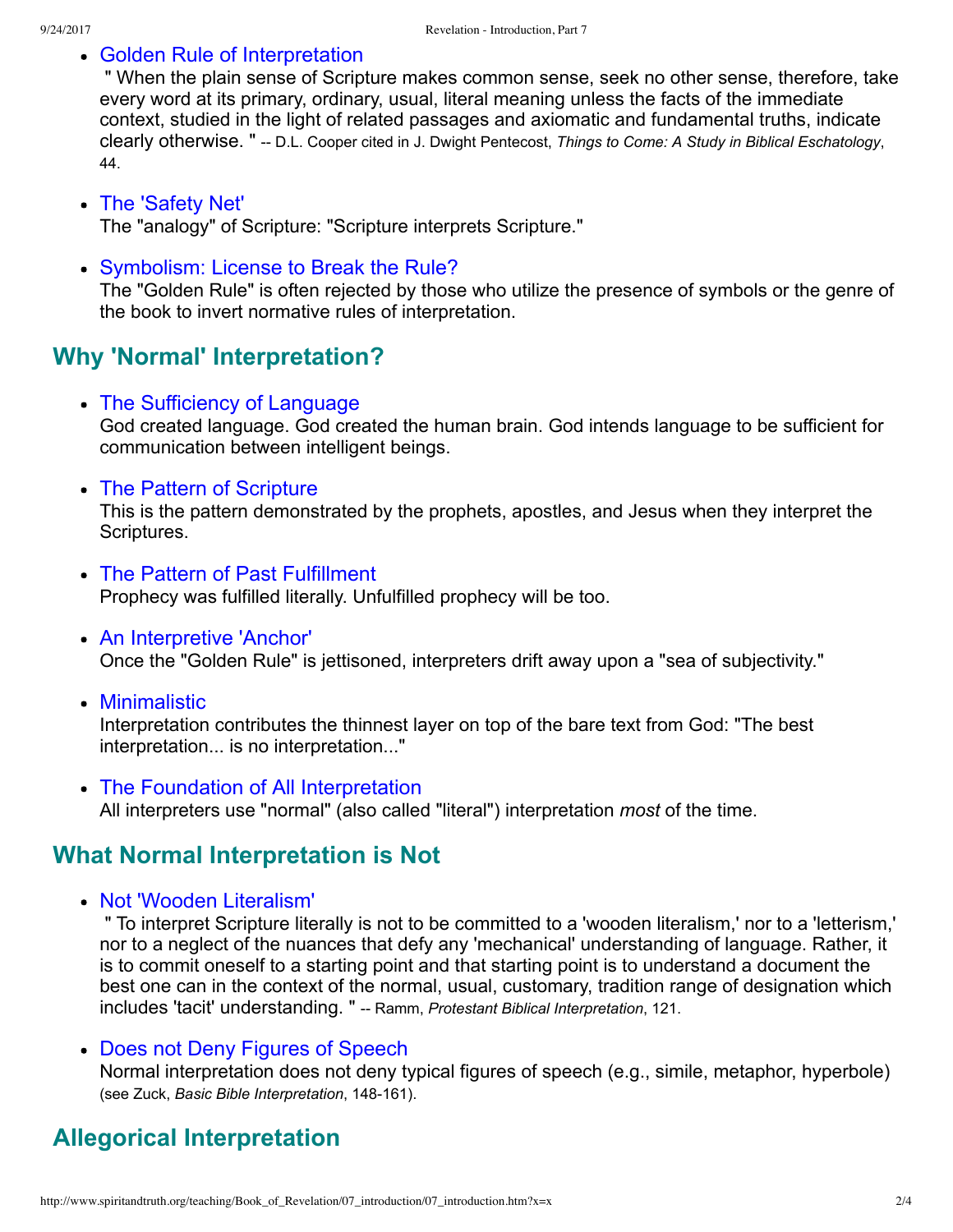#### Allegorical Interpretation

Searching for a hidden or secret meaning underlying but remote from and unrelated in reality to the more obvious meaning of the text. The literal reading is a sort of code which needs to be deciphered.

#### Superior Revelation?

Allegorical interpreters believe they are interpreting on a higher, more "spiritual" plane. Any literal or material aspect is considered inferior.

#### Motivation for Allegorical Interpretation

Arose from a desire to reconcile Old Testament Scriptures with Greek philosophy.

• A Convenient Tool

Provides a convenient way to reinterpret or deny unfavorable teachings found within God's Word. "If you can't dismiss the text, then change its meaning!"

## **Searching for Meaning**

#### Why Can't We Understand?

Our lack of familiarity with the rest of Scripture, especially the Old Testament. " The Apocalyptist, however, does not limit himself to O.T. imagery, but has much that is his [own, or that belongs to the common stock of the later apocalyptic. The Woman with Child \(Rev.](http://www.spiritandtruth.org/bibles/nasb/b66c012.htm#Rev._C12V1) 12:1-2) has no parallel in the O.T. " -- Swete, *The Apocalypse of St. John*, cxxviii.

#### Where Should We Look?

The following three sources are frequently suggested:

- 1) the Old Testament
- 2) pagan mythology
- 3) Jewish apocryphal writings

## **Old Testament is the Foundation**

#### Allusions to Old Testament from Revelation

Swete identifies 278 references to the Old Testament (out of 404 verses). Fruchtenbaum identifies over 500.

 " [Unlike apocalyptic writings] St. John's... symbols are not obscure ravings hatched from a fevered imagination; they are rooted firmly in the Old Testament (and the reason for their seeming obscurity is that very fact: We have trouble understanding them only because we don't know our Bibles). " Chilton, *The Days of Vengeance*, 26.

The Sufficiency and Primacy of Scripture

 " But you must continue in the things which you have learned and been assured of, knowing from whom you have learned *them* , and that from childhood you have known the Holy Scriptures, which are able to make you wise for salvation through faith which is in Christ Jesus. All Scripture *is* given by inspiration of God, and *is* profitable for doctrine, for reproof, for correction, for instruction in righteousness, that the man of God may be complete, thoroughly equipped for every good work. " (2Ti. 3:14-17)

### **Meaning of Numbers**